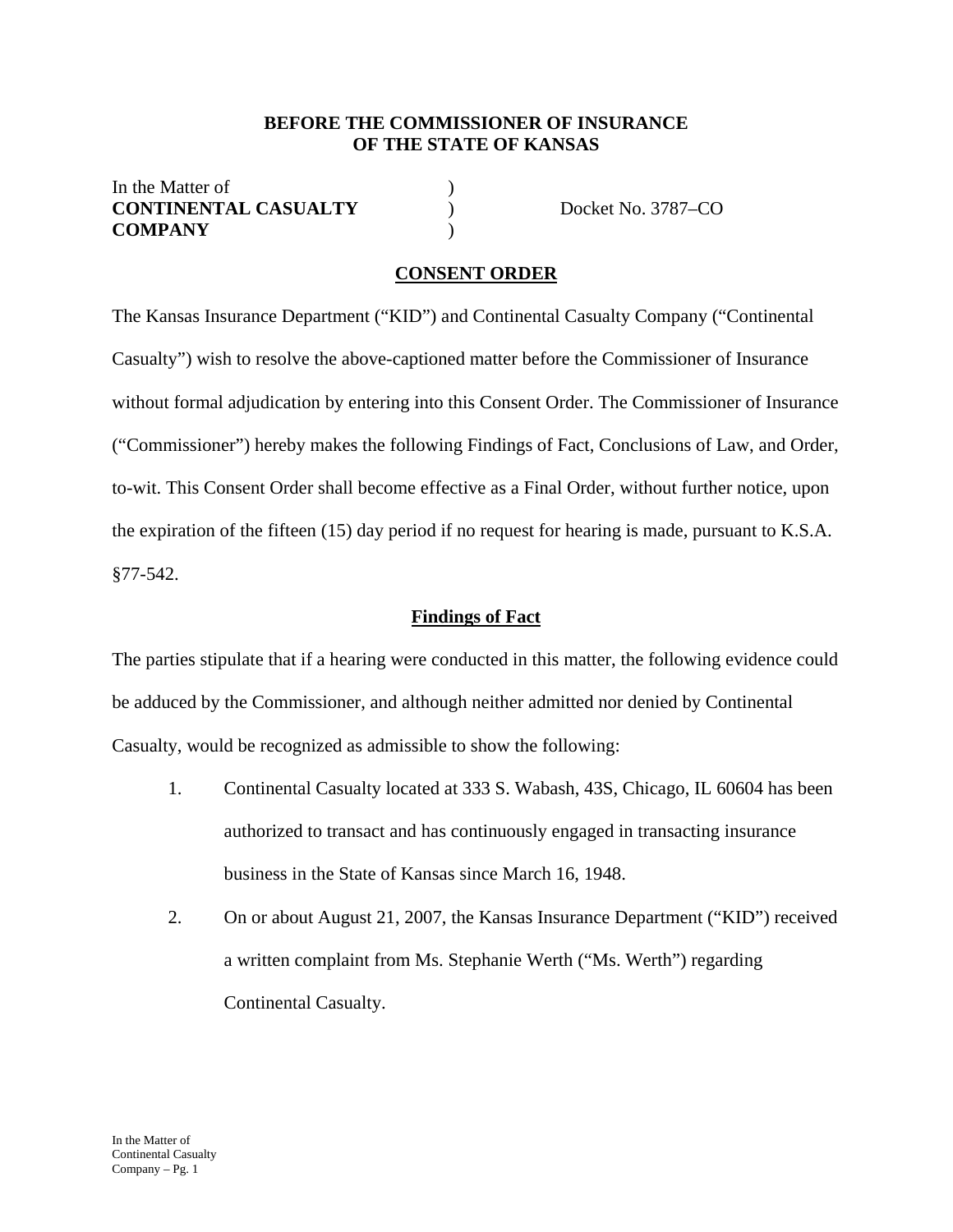- 3. According to KID records, Ms. Werth purchased a 2002 Ford Escort from Clay Chevrolet in Hays, Kansas on April 7, 2006. In addition, Ms. Werth purchased an GAP Addendum for \$495.00.
- 4. On May 22, 2007, Ms. Werth's vehicle was damaged by hail. Farmers Insurance Company ("Farmers") totaled Ms. Werth's vehicle and paid Ms. Werth \$4,669.64 to settle the claim.
- 5. Ms. Werth's outstanding balance at the time of the loss was \$5,524 leaving a gap of \$825.00.
- 6. Continental Casualty paid \$270.31 of the \$825.00 difference leaving \$564.69 unpaid.
- 7. Continental Casualty has denied payment of this amount on the position that Farmers owes Ms. Werth the additional \$564.69, not Continental Casualty.

# **Applicable Law**

K.S.A. §40-2404 states, in pertinent part:

- (9) *Unfair claim settlement practices.* It is an unfair claim settlement practice if any of the following or any rules and regulations pertaining thereto are (A) Committed flagrantly and in conscious disregard of such provisions, or (B) committed with such frequency as to indicate a general business practice.
	- (f) not attempting in good faith to effectuate prompt, fair and equitable settlements of claims in which liability has become reasonably clear;
- K.S.A. §40-2406 states, in pertinent part:
	- (a) Whenever the commissioner has reason to believe that any such person has been engaged or is engaging in this state in any unfair method of competition or any unfair or deceptive act or practice, whether or not defined in K.S.A. 40-2404 and amendments thereto, and that a proceeding by the commissioner in respect thereto would be in the interest of the public, the commissioner shall issue and serve upon such person a state of the charges in that respect and conduct a hearing in accordance with the provisions of the Kansas administrative procedure act.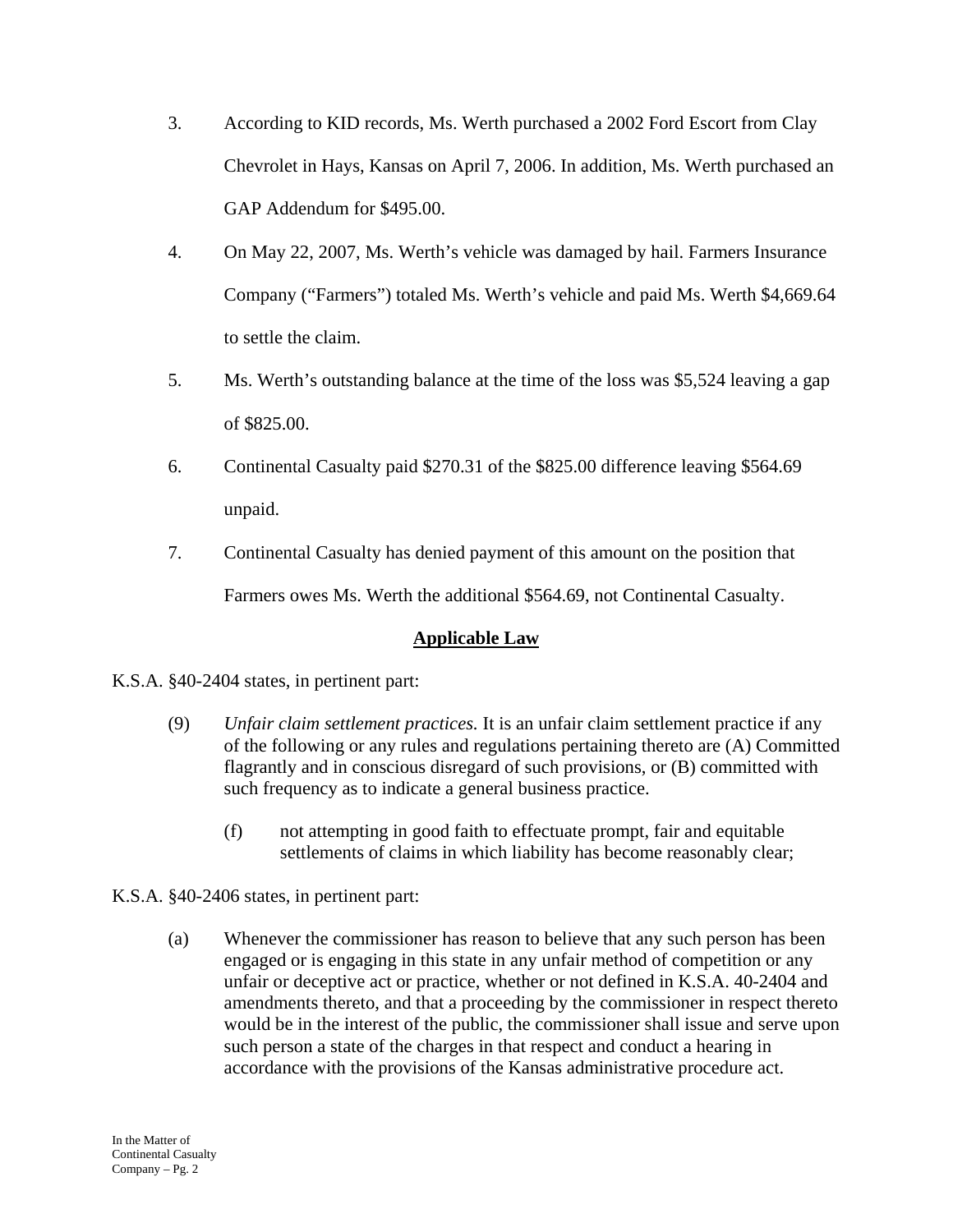- (b) If, after such hearing, the commissioner determines that the person charged has engaged in any unfair method of competition or any unfair or deceptive act or practice, any costs incurred as a result of conduct any administrative hearing authorized under the provisions of this section shall be assessed against such person or the company or companies represented by such person. . . .
- K.S.A. §40-2407 states, in pertinent part:
	- (a) If, after such hearing, the commissioner shall determine that the person charged has engaged in an unfair method of competition or an unfair or deceptive act or practice, the commissioner shall render an order requiring such person to cease and desist from engaging in such method of competition, act or practice and if the act or practice is a violation of K.S.A. §40-2404 and amendments thereto, the commissioner may in the exercise of discretion order any one or more of the following:
		- (1) Payment of a monetary penalty of not more than \$1,000 for each and every act or violation, but not to exceed an aggregate penalty of \$10,000, unless the person knew or reasonably should have know such person was in violation of this act, which case the penalty shall not be more than \$5,000 for each and every act or violation. . . .
		- (3) redress of the injury by requiring the refund of any premium paid by, the payment of any moneys withheld from, any consumer and appropriate public notification of the violation.

# **Conclusions of Law**

# **IT IS THEREFORE, AGREED UPON BY THE COMMISSIONER OF INSURANCE AND CONTINENTAL CASUALTY COMPANY**:

- 8. Continental Casualty agrees to make a payment of One Thousand Dollars and 00/100 (1,000.00) to KID and a payment of Five Hundred Sixty Four Dollars and 69/100 (\$564.69) to Ms. Stephanie Werth in exchange for the dismissal of this action with prejudice.
- 9. Upon entry of this Consent Order this action shall be dismissed with prejudice.

None of the Findings of Fact, Conclusions of Law or Orders contained in KID's

Summary Order filed February 13, 2008, are deemed binding or effective since no

hearing was conducted in this matter.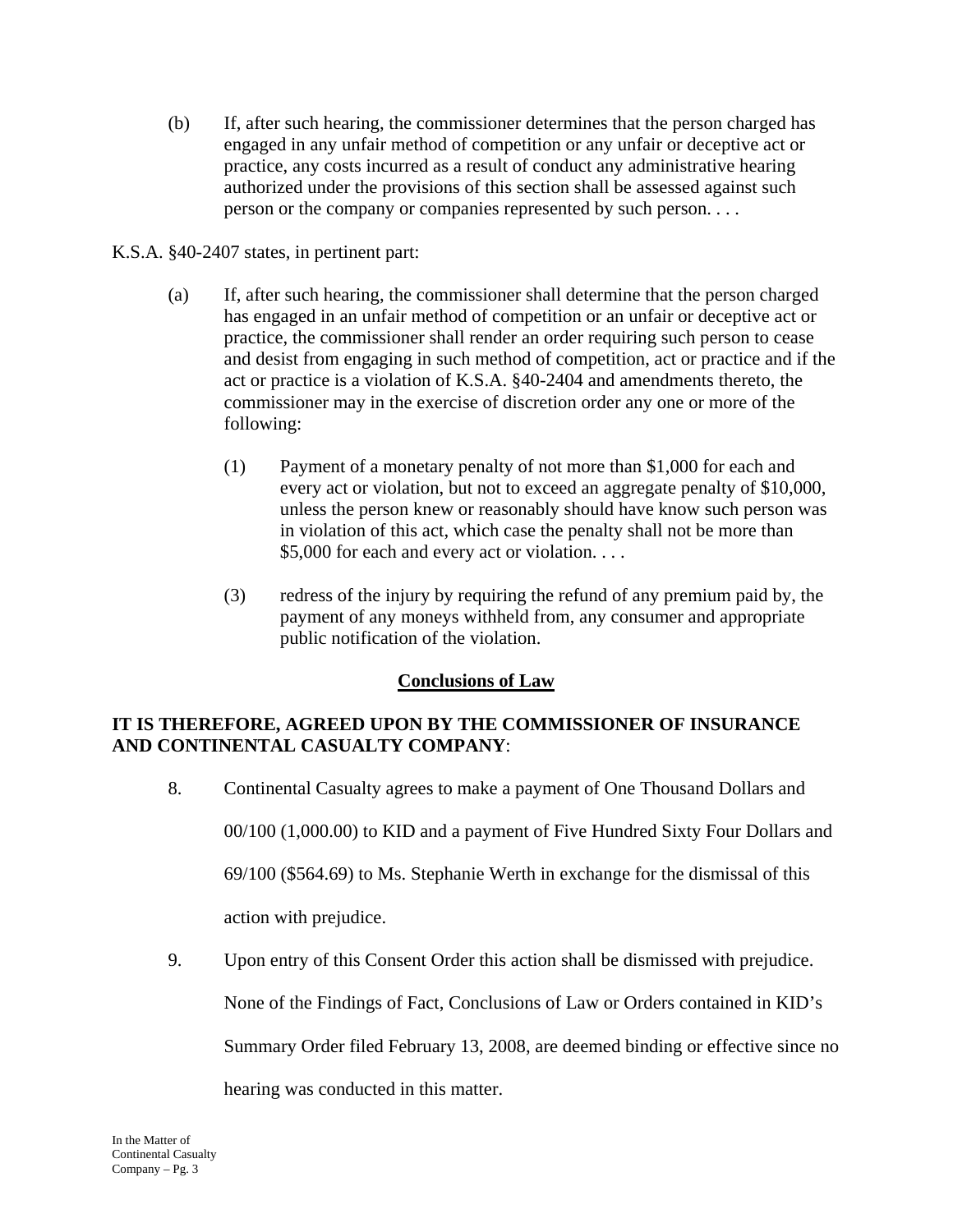10. If payment is not made as required, KID may vacate and/or declare this Consent Order void or proceed with a hearing.

### **NOTICE OF RIGHTS**

(Pursuant to K.S.A. 77-542)

Continental Casualty Company ("Continental Casualty") is entitled to a hearing pursuant to K.S.A. 77-537 and K.S.A. 77-542, the Kansas Administrative Procedure Act. If Continental Casualty desires a hearing, the company must file a written request for a hearing with:

 John W. Campbell, General Counsel Kansas Insurance Department 420 S.W.  $9<sup>th</sup>$  Street Topeka, Kansas 66612

This request must be filed within fifteen (15) days from the date of service of this Order. If

Continental Casualty requests a hearing, the Kansas Insurance Department will notify the

company of the time and place of the hearing and information on procedures, right of

representation, and other rights of parties relating to the conduct of the hearing, before

commencement of the same.

If a hearing is not requested in the time and manner stated above, this Consent Order shall

become effective as a Final Order upon the expiration of time for requesting a hearing, pursuant

to K.S.A. 77-613. In the event Continental Casualty files a Petition for Judicial Review, pursuant

to K.S.A. §77-613(e), the agency officer to be served on behalf of the Kansas Insurance

Department is:

 John W. Campbell, General Counsel Kansas Insurance Department 420 S.W.  $9<sup>th</sup>$  Street Topeka, Kansas 66612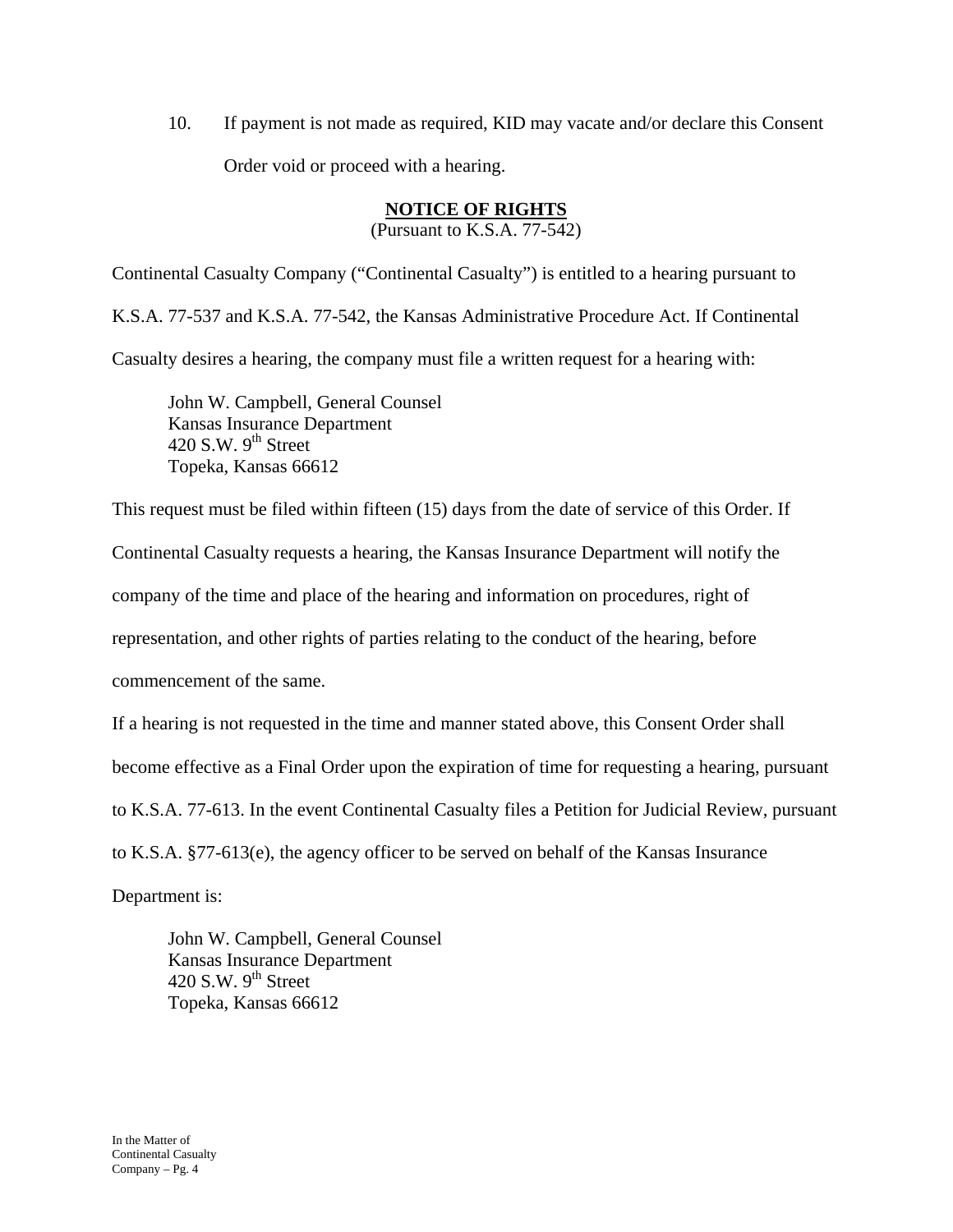### **IT IS SO ORDERED THIS \_20th\_ DAY OF MARCH, 2008, IN THE CITY OF TOPEKA, COUNTY OF SHAWNEE, STATE OF KANSAS.**



 \_/s/ Sandy Praeger\_\_\_\_\_\_\_\_\_\_\_\_\_\_\_\_\_\_\_ Sandy Praeger DEPARTMENT COMMISSIONER OF Insurance

\_/s/ John W. Campbell\_\_\_\_\_\_\_\_\_\_\_\_\_\_\_\_ John W. Campbell General Counsel

### **Continental Casualty Company**

BY:

 $\angle$ s/ Kate F. Murray $\angle$  Kate F. Murray Compliance Manager